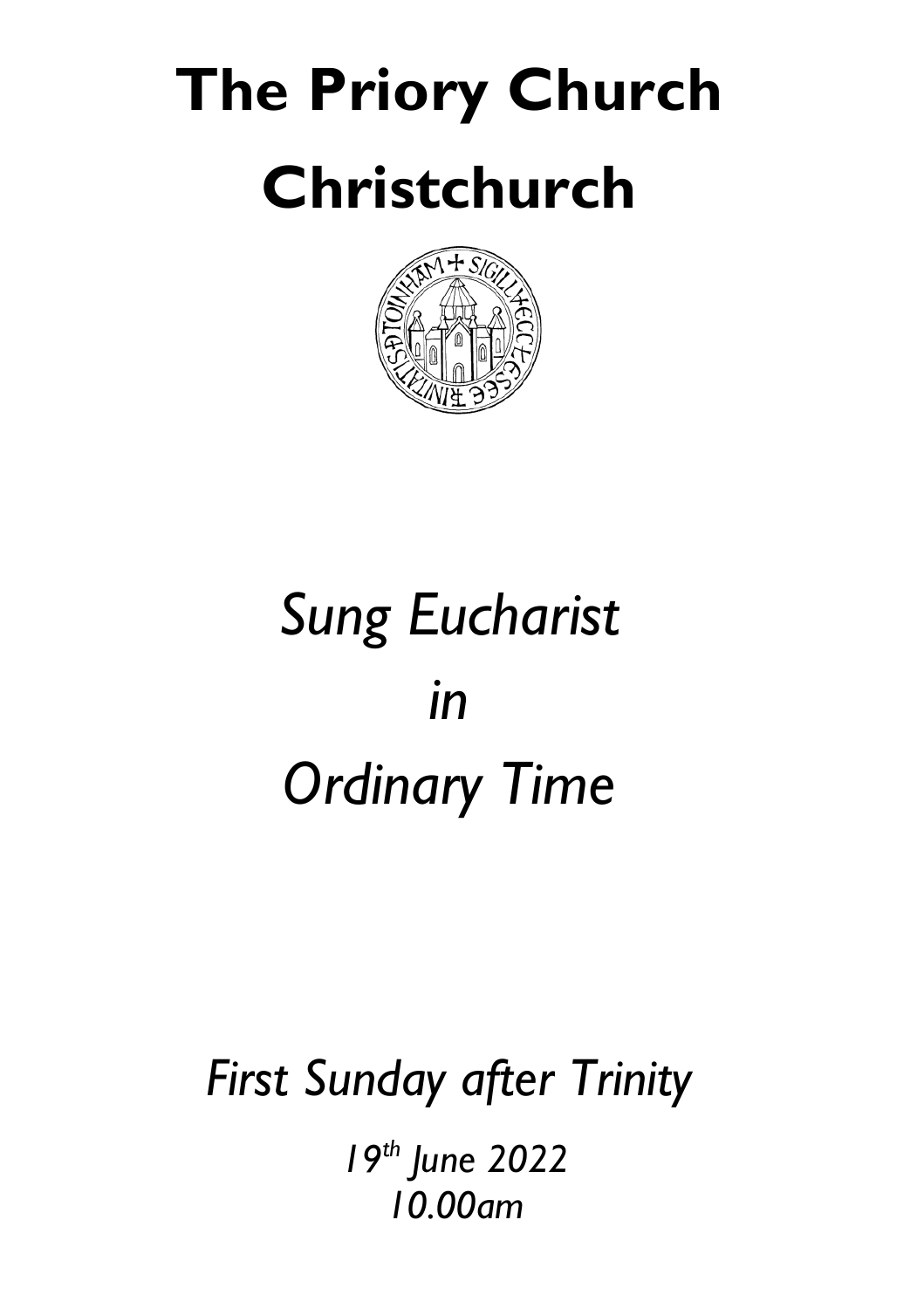*Welcome to this Eucharist on the First Sunday after Trinity. If you are a visitor or newcomer, please make yourself known to one of the clergy.*

*During the service there will be an opportunity to give to the ministry of the parish. We depend on the generosity of everyone who comes to the Priory to help us preserve the building for future generations as a place of welcome, worship, service and mission.*

*If you would like to give by cash, and are a taxpayer, please use one of our yellow Gift Aid envelopes and be sure to fill in your name and address and sign the declaration. Gift Aid adds a 25% bonus to your gift, by allowing us to claim a refund of tax on the money donated; e.g. for a gift of £10 we would receive another £2.50 at no cost to you.* 

*For those who do not carry cash, contactless machines near the exit which enable you to give by using your bank card. The current default setting is for a gift of £5. However you choose to give, your donation will be greatly appreciated. Thank you for your support.* 

*Please ensure that all mobile 'phones are switched off. Photography, sound and video recordings are not permitted at Priory services. This Eucharist is being live-streamed.*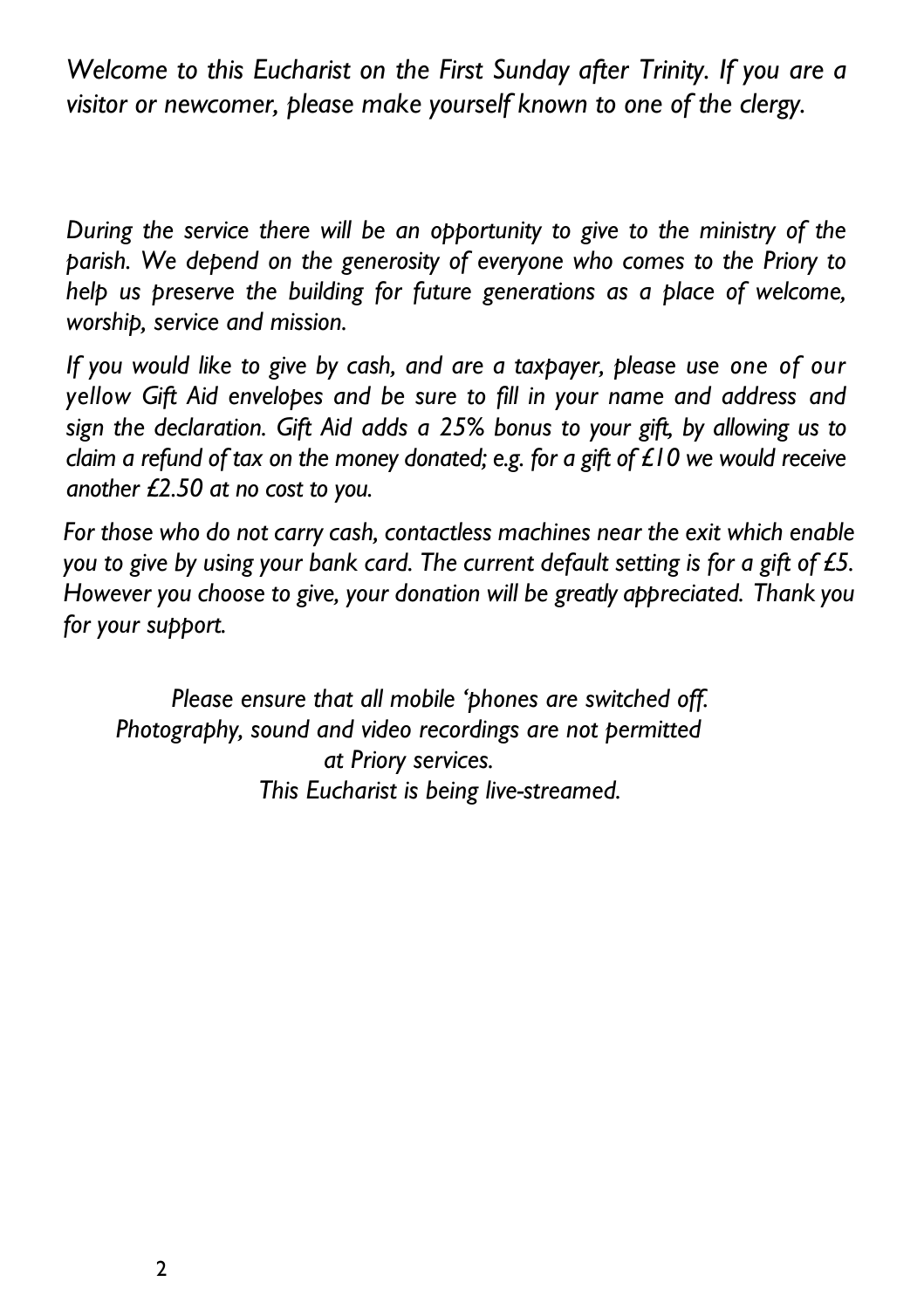# *The Gathering*

#### PROCESSIONAL HYMN

O worship the Lord in the beauty of holiness! Bow down before him, his glory proclaim; With gold of obedience, and incense of lowliness, Kneel and adore him, the Lord is his name!

Low at his feet lay thy burden of carefulness, High on his heart he will bear it for thee, Comfort thy sorrows, and answer thy prayerfulness, Guiding thy steps as may best for thee be.

Fear not to enter his courts in the slenderness Of the poor wealth thou wouldst reckon as thine: Truth in its beauty, and love in its tenderness, These are the offerings to lay on his shrine.

These, though we bring them in trembling and fearfulness, He will accept for the name that is dear; Mornings of joy give for evenings of tearfulness, Trust for our trembling and hope for our fear.

O worship the Lord in the beauty of holiness! Bow down before him, his glory proclaim; With gold of obedience, and incense of lowliness, Kneel and adore him, the Lord is his name!

*Words: J. S. B. Monsell (1811-75) Tune: Was Lebet*

*Please remain standing*

#### THE GREETING

*President*  $\otimes$  In the name of the Father, and of the Son, and of the Holy Spirit. **Amen.** 

 *Canon Charles Stewart, presiding, welcomes the congregation and introduces the service.*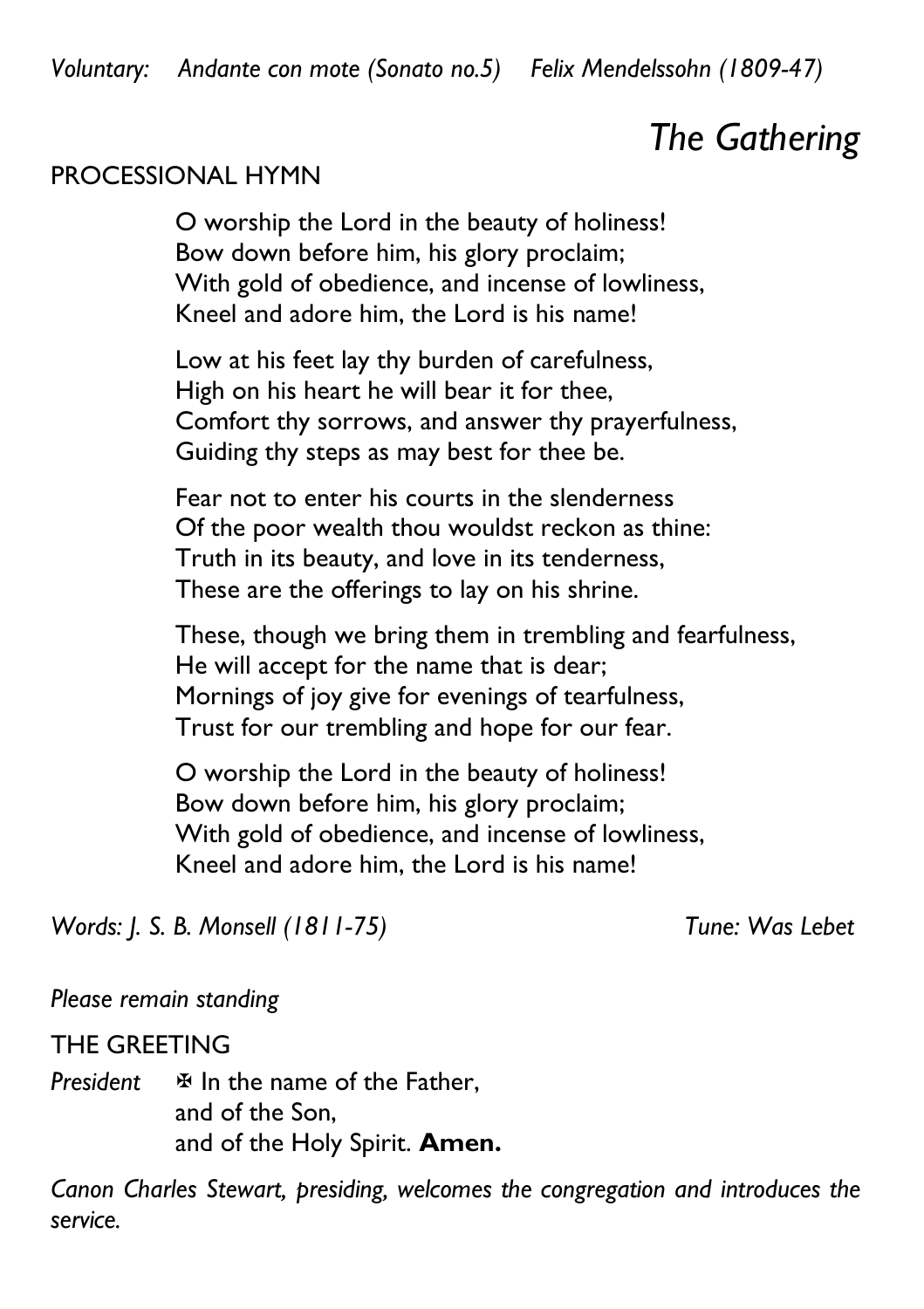## PRAYERS OF PENITENCE

*President* My brothers and sisters, as we prepare to celebrate the presence of Christ in word and sacrament, let us call to mind and confess our sins.

> You raise the dead to life in the Spirit. Lord, have mercy.

*All* **Lord, have mercy.**

You bring pardon and peace to the broken in heart. Christ, have mercy.

*All* **Christ, have mercy.**

You make one by your Spirit the torn and divided. Lord, have mercy.

- *All* **Lord, have mercy.**
- *President* May the God of love and power forgive you and free you from your sins, heal and strengthen you by his Spirit, and raise you to new life in Christ our Lord. **Amen.**

GLORIA IN EXCELSIS, *sung by all to the St Thomas Mass, by David Thorne*

*Glory to God, Glory to God, Glory to God in the Highest.* **Glory to God in the Highest, and peace to his people on earth. Lord God, heavenly King, Almighty God and Father, we worship you, we give you thanks, we praise you for your glory.** *Glory to God, Glory to God, etc.* **Lord Jesus Christ, only Son of the Father, Lord God, Lamb of God, you take away the sin of the world: have mercy on us; You are seated at the right hand of the Father: receive our prayer.** *Glory to God, Glory to God, etc.*

4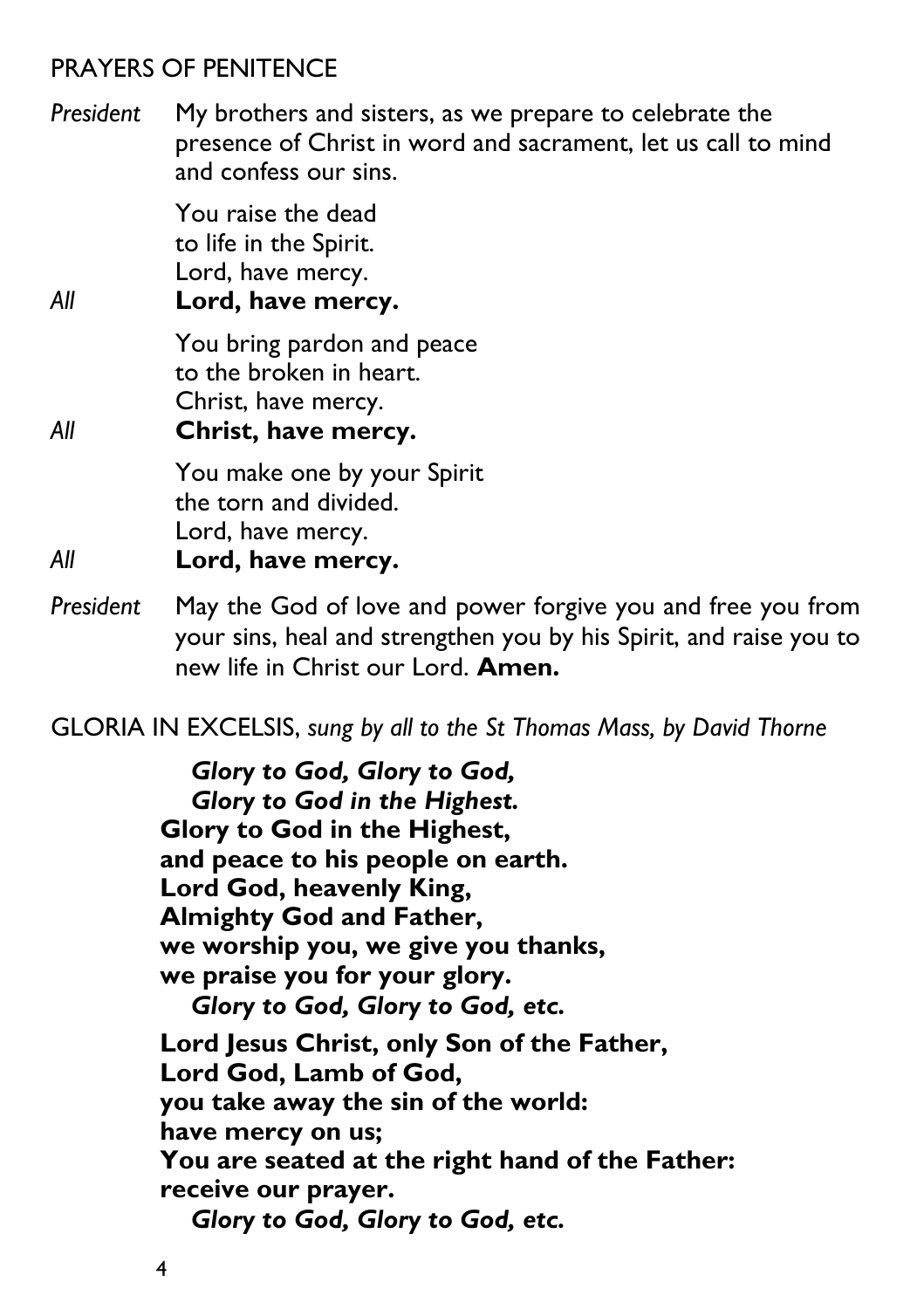**For you alone are the Holy One, you alone are the Lord, you alone are the most high, Jesus Christ, with the Holy Spirit, in the Glory of God the Father.** *Glory to God, Glory to God, Glory to God in the Highest.*

*Please remain standing*

# THE COLLECT

*President* Let us pray.

O God,

the strength of all those who put their trust in you, mercifully accept our prayers; and, because through the weakness of our mortal nature we can do no good thing without you, grant us the help of your grace, that in the keeping of your commandments we may please you both in will and deed; through Jesus Christ your Son our Lord, who is alive and reigns with you, in the unity of the Holy Spirit, one God, now and for ever. *All* **Amen.**

*Please sit*

# *The Liturgy of the Word*

THE FIRST READING Isaiah 65. 1–9

I was ready to be sought out by those who did not ask, to be found by those who did not seek me.

I said, 'Here I am, here I am',

to a nation that did not call on my name.

I held out my hands all day long

to a rebellious people,

who walk in a way that is not good,

following their own devices;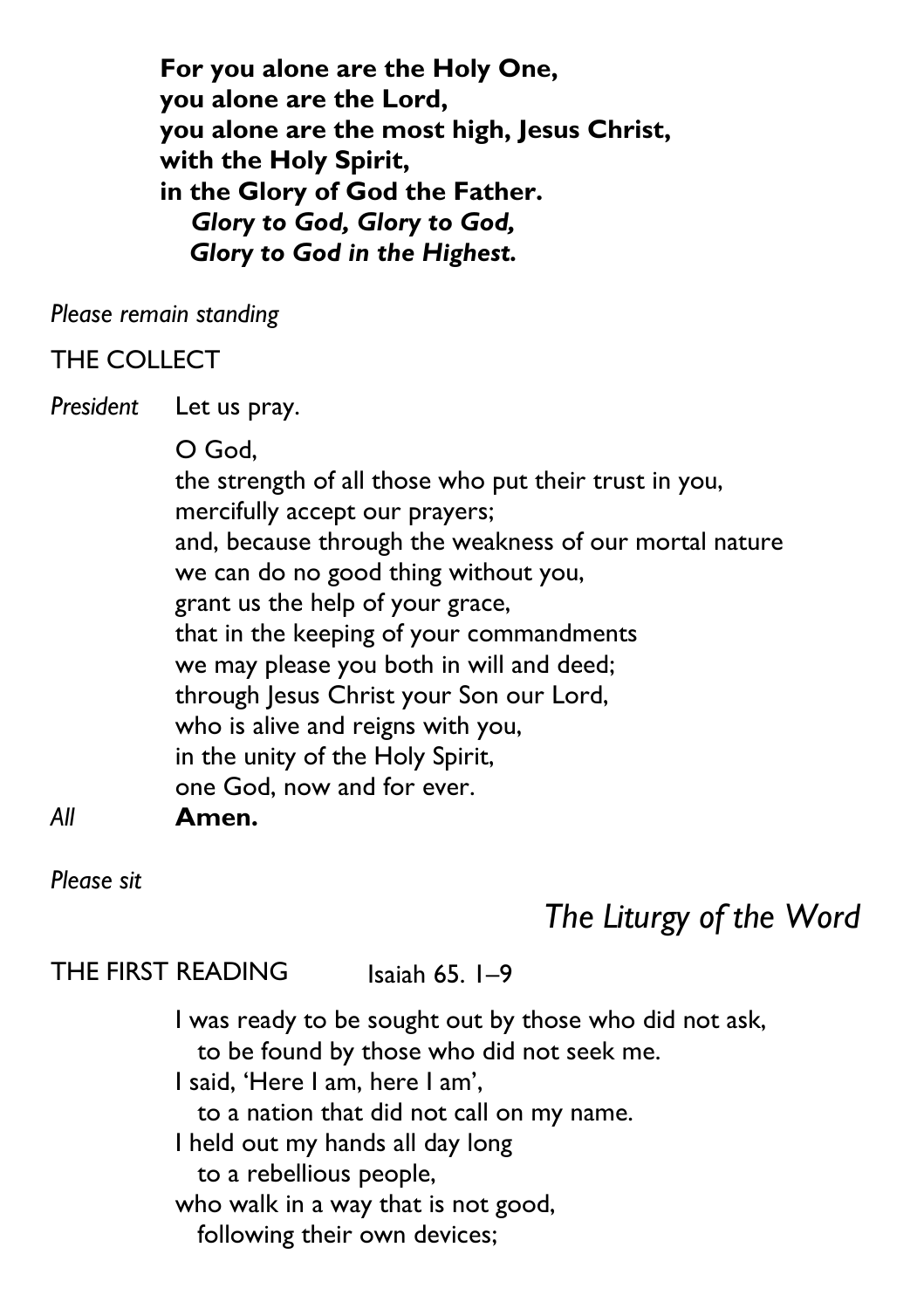a people who provoke me to my face continually, sacrificing in gardens and offering incense on bricks; who sit inside tombs, and spend the night in secret places; who eat swine's flesh, with broth of abominable things in their vessels; who say, 'Keep to yourself, do not come near me, for I am too holy for you.' These are a smoke in my nostrils, a fire that burns all day long. See, it is written before me: I will not keep silent, but I will repay; I will indeed repay into their laps their iniquities and their ancestors' iniquities together, says the Lord; because they offered incense on the mountains and reviled me on the hills, I will measure into their laps full payment for their actions. Thus says the Lord: As the wine is found in the cluster, and they say, 'Do not destroy it, for there is a blessing in it', so I will do for my servants' sake, and not destroy them all. I will bring forth descendants from Jacob, and from Judah inheritors of my mountains; my chosen shall inherit it, and my servants shall settle there.

*After the reading*

This is the word of the Lord. **Thanks be to God.**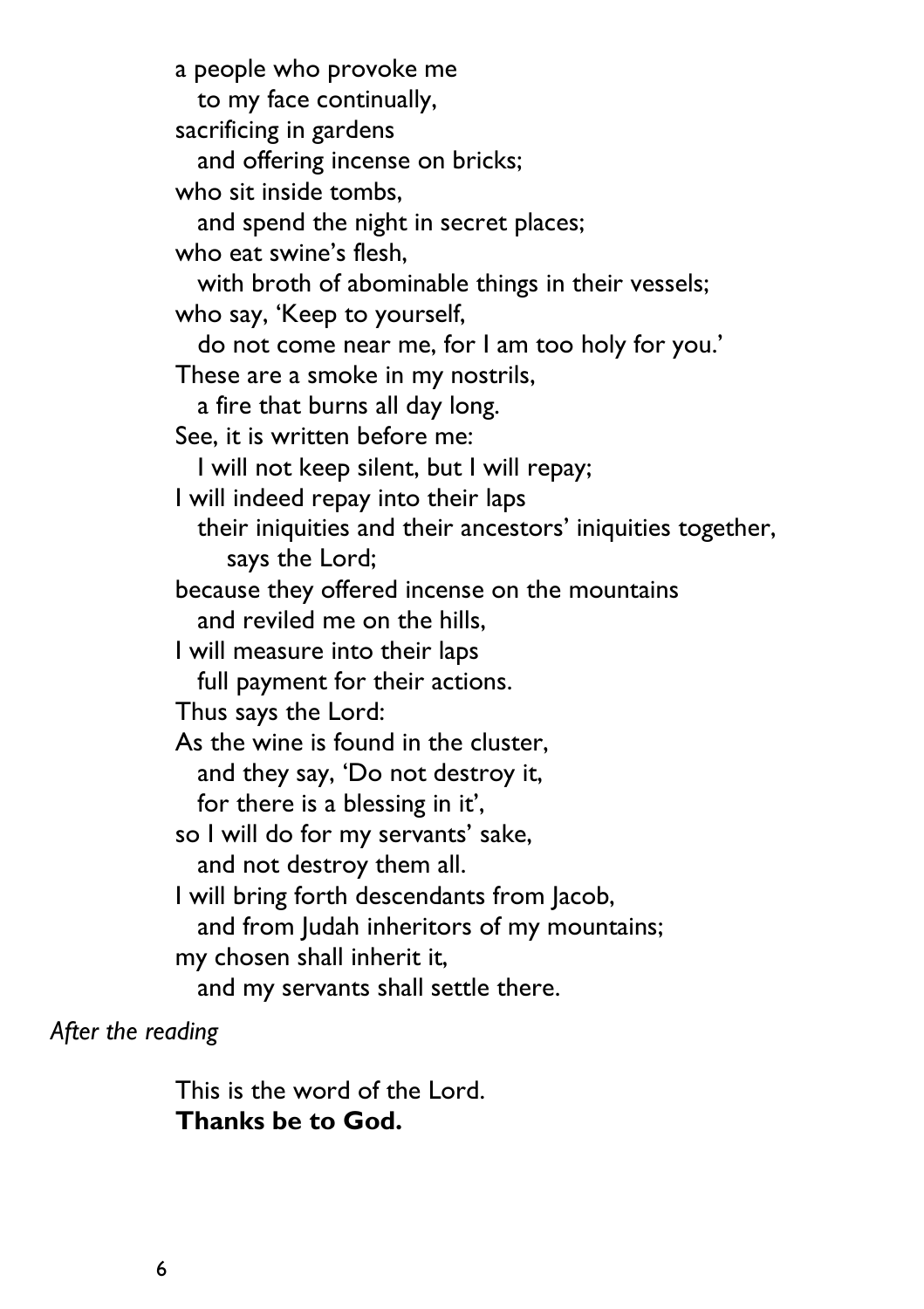# THE SECOND READING Galatians 3.23–end

Now before faith came, we were imprisoned and guarded under the law until faith would be revealed. Therefore the law was our disciplinarian until Christ came, so that we might be justified by faith. But now that faith has come, we are no longer subject to a disciplinarian, for in Christ Jesus you are all children of God through faith. As many of you as were baptized into Christ have clothed yourselves with Christ. There is no longer Jew or Greek, there is no longer slave or free, there is no longer male and female; for all of you are one in Christ Jesus. And if you belong to Christ, then you are Abraham's offspring, heirs according to the promise.

*After the reading*

This is the word of the Lord. **Thanks be to God.** 

#### **HYMN**

God of mercy, God of grace, Show the brightness of thy face: Shine upon us, Saviour, shine, Fill thy Church with light divine; And thy saving health extend Unto earth's remotest end.

Let the people praise thee, Lord; Be by all that live adored: Let the nations shout and sing, Glory to their Saviour King; At thy feet their tribute pay, And thy holy will obey.

Let the people praise thee, Lord; Earth shall then her fruits afford; God to man his blessing give, Man to God devoted live; All below, and all above, One in joy, and light, and love.

*Words: H. F. Lyte (1793-1847)s Tune: Heathlands,*

*Henry Smart (1813-79)*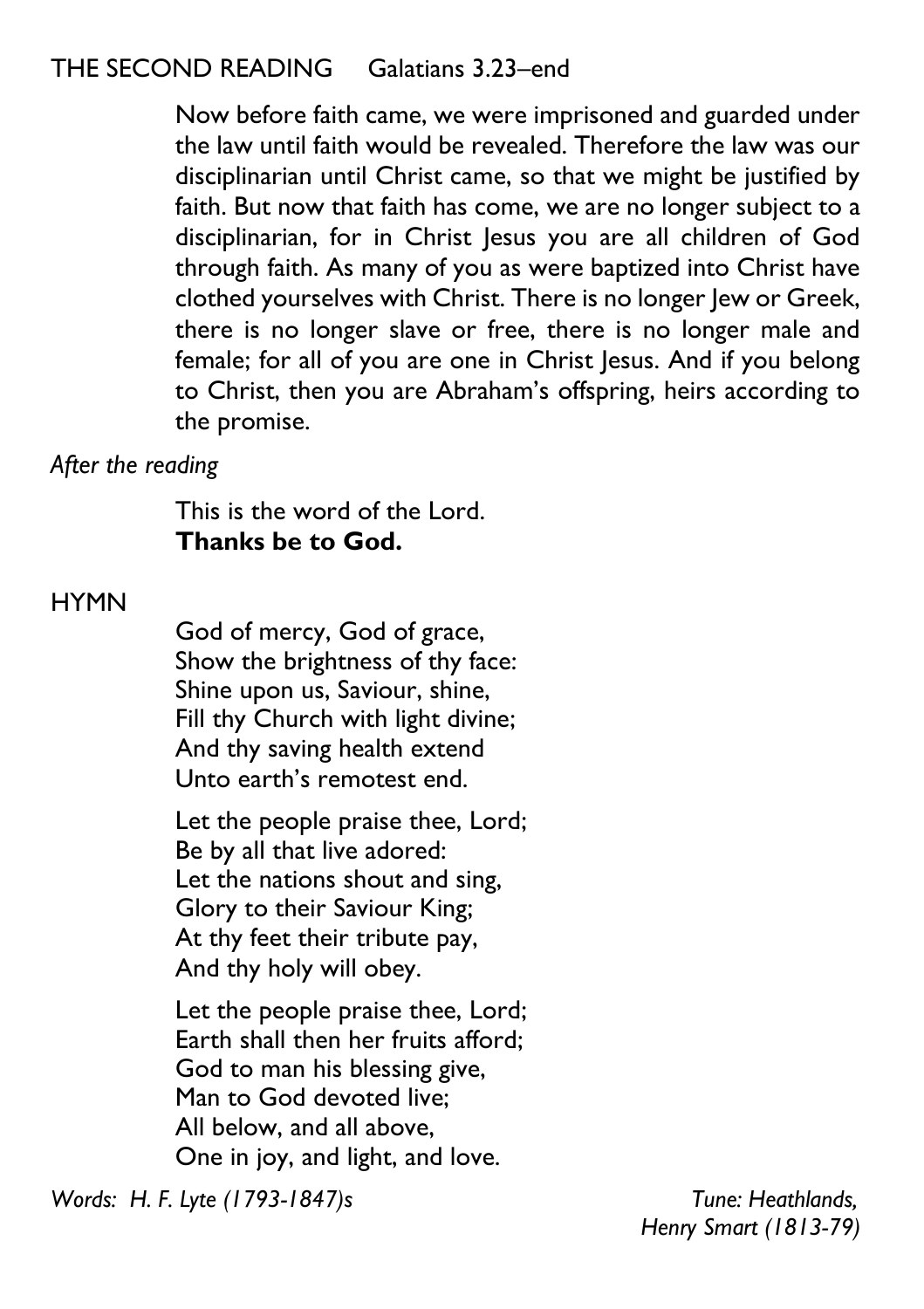*Please stand*

# GOSPEL ACCLAMATION

Alleluia, alleluia. Speak, Lord, for your servant is listening. You have the words of eternal life.

*All* **Alleluia.**

GOSPEL READING Luke 8.26–39

The Lord be with you

# *All* **and also with you.**

Hear the Gospel of our Lord Jesus Christ according to Luke. *All* **Glory to you, O Lord.**

> Then they arrived at the country of the Gerasenes, which is opposite Galilee. As he stepped out on land, a man of the city who had demons met him. For a long time he had worn no clothes, and he did not live in a house but in the tombs. When he saw lesus, he fell down before him and shouted at the top of his voice, 'What have you to do with me, Jesus, Son of the Most High God? I beg you, do not torment me'— for Jesus had commanded the unclean spirit to come out of the man. (For many times it had seized him; he was kept under guard and bound with chains and shackles, but he would break the bonds and be driven by the demon into the wilds.) Jesus then asked him, 'What is your name?' He said, 'Legion'; for many demons had entered him. They begged him not to order them to go back into the abyss.

> Now there on the hillside a large herd of swine was feeding; and the demons begged Jesus to let them enter these. So he gave them permission. Then the demons came out of the man and entered the swine, and the herd rushed down the steep bank into the lake and was drowned.

> When the swineherds saw what had happened, they ran off and told it in the city and in the country. Then people came out to see what had happened, and when they came to Jesus, they found the man from whom the demons had gone sitting at the feet of Jesus, clothed and in his right mind. And they were afraid.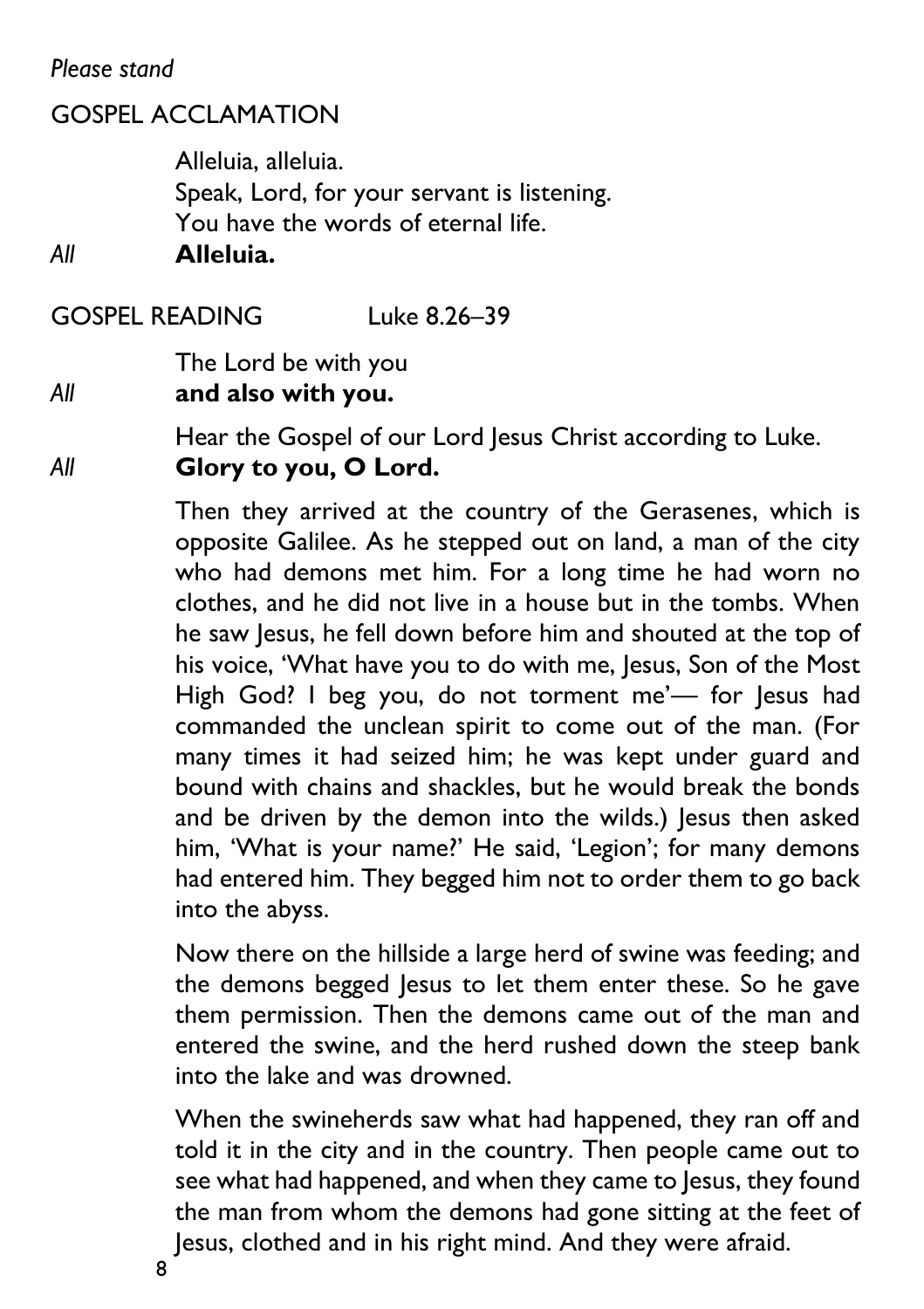Those who had seen it told them how the one who had been possessed by demons had been healed. Then all the people of the surrounding country of the Gerasenes asked Jesus to leave them; for they were seized with great fear. So he got into the boat and returned. The man from whom the demons had gone begged that he might be with him; but Jesus sent him away, saying, 'Return to your home, and declare how much God has done for you.' So he went away, proclaiming throughout the city how much Jesus had done for him.

This is the Gospel of the Lord. *All* **Praise to you, O Christ.**

SERMON *The Revd Richard Partridge*

#### *Please stand*

#### THE CREED

*All* **We believe in one God, the Father, the Almighty, maker of heaven and earth, of all that is, seen and unseen. We believe in one Lord, Jesus Christ, the only Son of God, eternally begotten of the Father, God from God, Light from Light,**

**true God from true God, begotten, not made, of one Being with the Father, through him all things were made. For us and for our salvation he came down from heaven, was incarnate from the Holy Spirit and the Virgin Mary and was made man. For our sake he was crucified under Pontius Pilate; he suffered death and was buried.**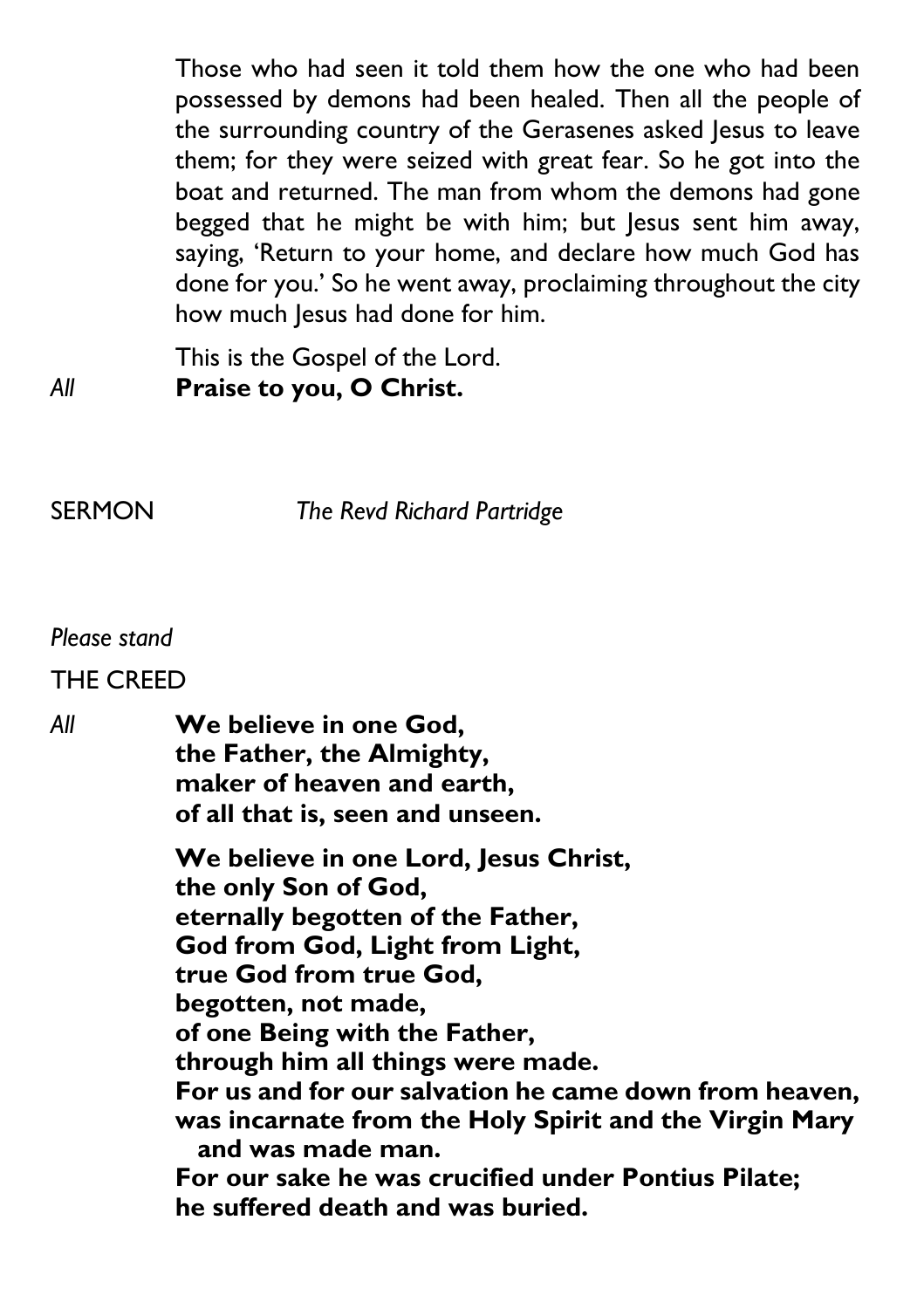**On the third day he rose again in accordance with the Scriptures; he ascended into heaven and is seated at the right hand of the Father. He will come again in glory to judge the living and the dead, and his kingdom will have no end. We believe in the Holy Spirit, the Lord, the giver of life, who proceeds from the Father and the Son, who with the Father and the Son is worshipped and glorified, who has spoken through the prophets. We believe in one holy catholic and apostolic Church. We acknowledge one baptism for the forgiveness of sins. We look for the resurrection of the dead, and the life of the world to come. Amen.**

*Please sit*

## PRAYERS OF INTERCESSION

*At the end of the prayers, the Intercessor says:* 

Merciful Father, *All* **accept these prayers for the sake of your Son, our Saviour Jesus Christ. Amen.**

*Please stand*

THE PEACE

*President* Christ is our peace. He has reconciled us to God in one body by the cross. We meet in his name share his peace.

The peace of the Lord be always with you.

*All* **And also with you.** 

Let us offer one another a sign of peace.

*As we are able, all may exchange a sign of peace*.

10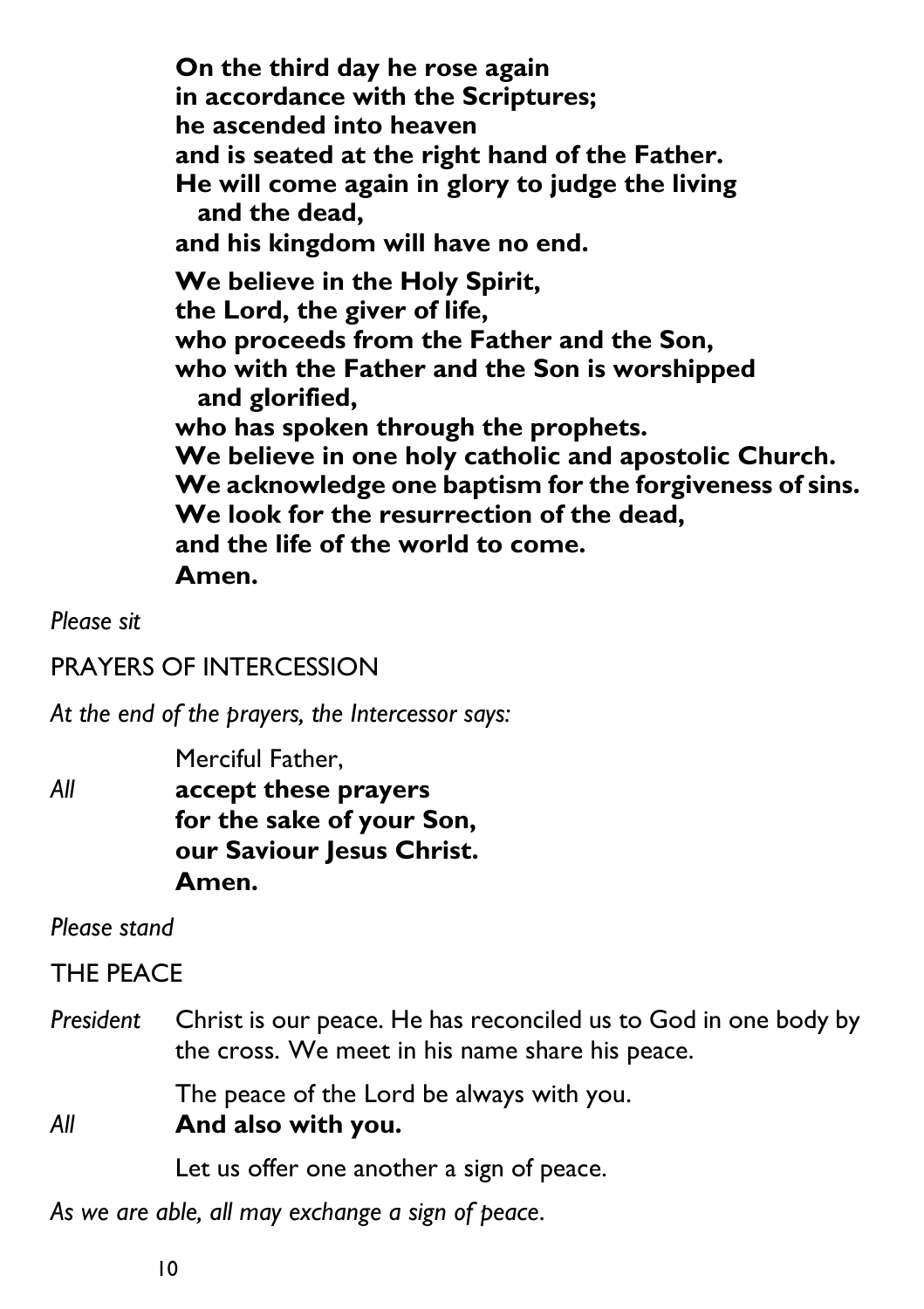#### OFFERTORY HYMN

Let all mortal flesh keep silence And with fear and trembling stand; Ponder nothing earthly-minded, For with blessing in his hand Christ our God to earth descendeth, Our full homage to demand.

King of kings, yet born of Mary, As of old on earth he stood, Lord of lords, in human vesture, In the body and the blood: He will give to all the faithful His own self for heavenly food.

Rank on rank the host of heaven Spreads its vanguard on the way, As the Light of light descendeth From the realms of endless day, That the powers of hell may vanish As the darkness clears away.

At his feet the six-winged seraph; Cherubim with sleepless eye, Veil their faces to the Presence, As with ceaseless voice they cry, Alleluya, Alleluya, Alleluya, Lord most high!

*Words: Liturgy of St James, Tune: Picardy, Tr Gerald Moultrie (1829-85) 17th century French*

*President* Holy God, holy and strong, holy and immortal, give us the bread of everlasting life, and make us branches of the true vine. *All* **Amen.**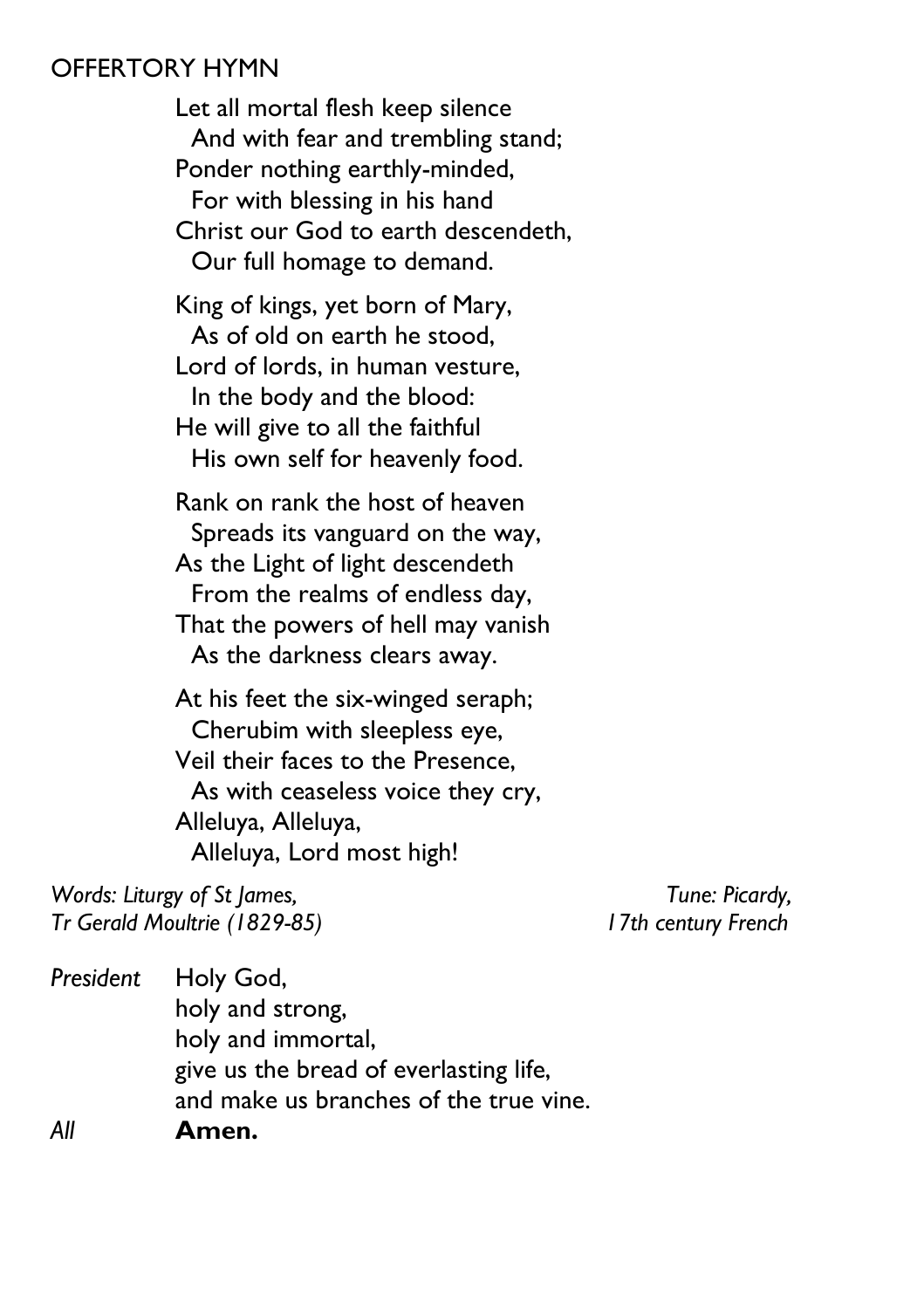# EUCHARISTIC PRAYER

*President* The Lord be with you *All* **and also with you.**  Lift up your hearts. *All* **We lift them to the Lord.** Let us give thanks to the Lord our God. *All* **It is right to give thanks and praise.** It is indeed right, it is our duty and our joy, at all times and in all places to give you thanks and praise, holy Father, heavenly King, almighty and eternal God, through Jesus Christ your Son our Lord. For he is your living Word; through him you have created all things from the beginning, and formed us in your own image. Through him you have freed us from the slavery of sin, giving him to be born as man and to die upon the cross; you raised him from the dead and exalted him to your right hand on high. Through him you have sent upon us your Holy and life-giving Spirit, and made us a people for your own possession. Therefore with angels and archangels, and with all the company of heaven, we proclaim your great and glorious name, for ever praising you and saying: *All* **Holy, holy, holy Lord God of power and might, heaven and earth are full of your glory. Hosanna in the highest. Blessed is he who comes in the name of the Lord. Hosanna in the highest.** *Music: David Thorne*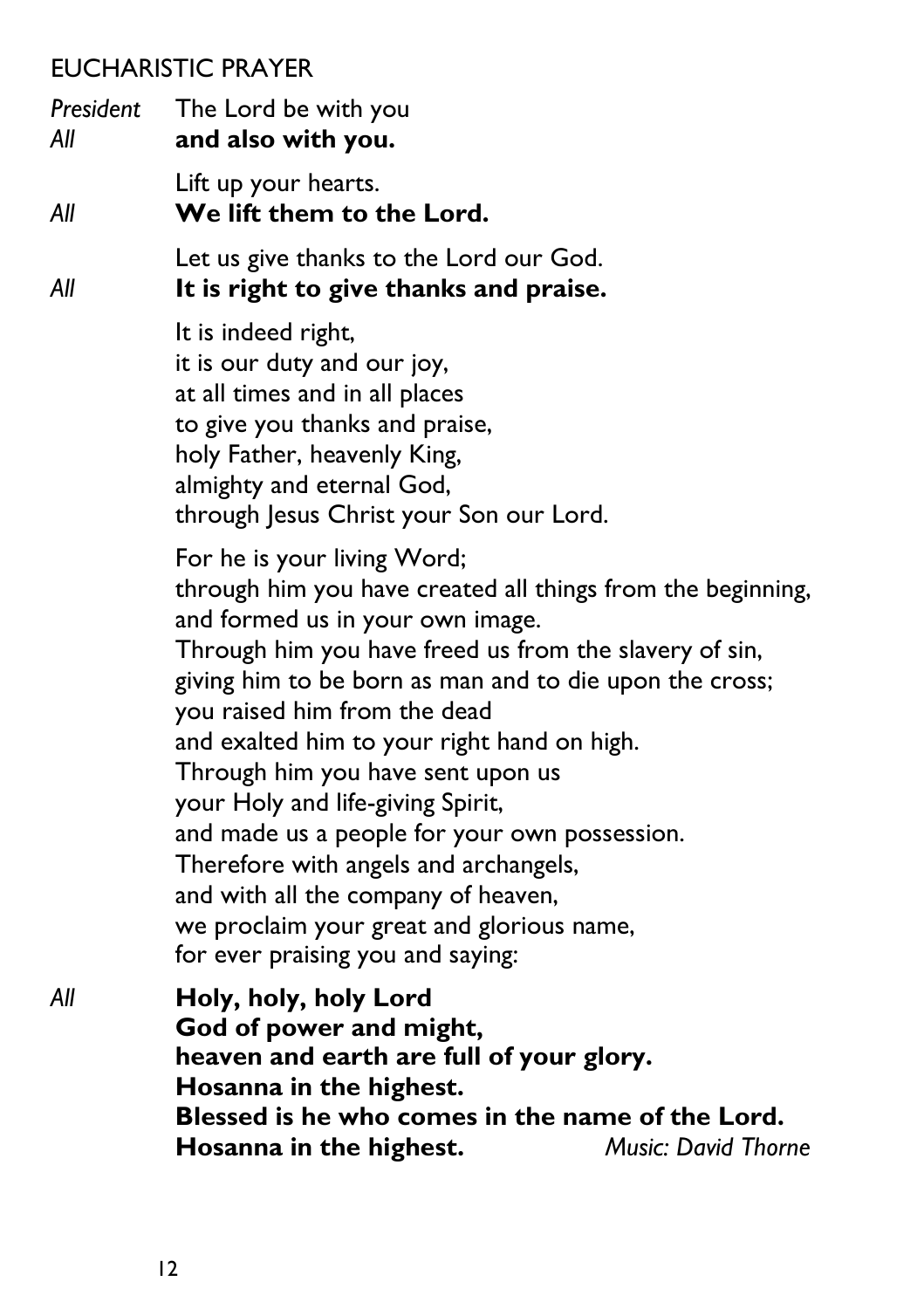*President* Accept our praises, heavenly Father, through your Son our Saviour Jesus Christ, and as we follow his example and obey his command, grant that by the power of your Holy Spirit these gifts of bread and wine may be to us his body and his blood; who, in the same night that he was betrayed, took bread and gave you thanks; he broke it and gave it to his disciples, saying: Take, eat; this is my body which is given for you; do this in remembrance of me. In the same way, after supper he took the cup and gave you thanks; he gave it to them, saying: Drink this, all of you; this is my blood of the new covenant, which is shed for you and for many for the forgiveness of sins. Do this, as often as you drink it, in remembrance of me. Therefore, heavenly Father, we remember his offering of himself made once for all upon the cross; we proclaim his mighty resurrection and glorious ascension; we look for the coming of your kingdom, and with this bread and this cup we make the memorial of Christ your Son our Lord. *Minister* Praise to you, Lord Jesus: *All* **Dying, you destroyed our death, Rising, you restored our life: Lord Jesus, come in glory.**

Accept through him, our great high priest, this our sacrifice of thanks and praise, and as we eat and drink these holy gifts in the presence of your divine majesty, renew us by your Spirit, inspire us with your love and unite us in the body of your Son, Jesus Christ our Lord.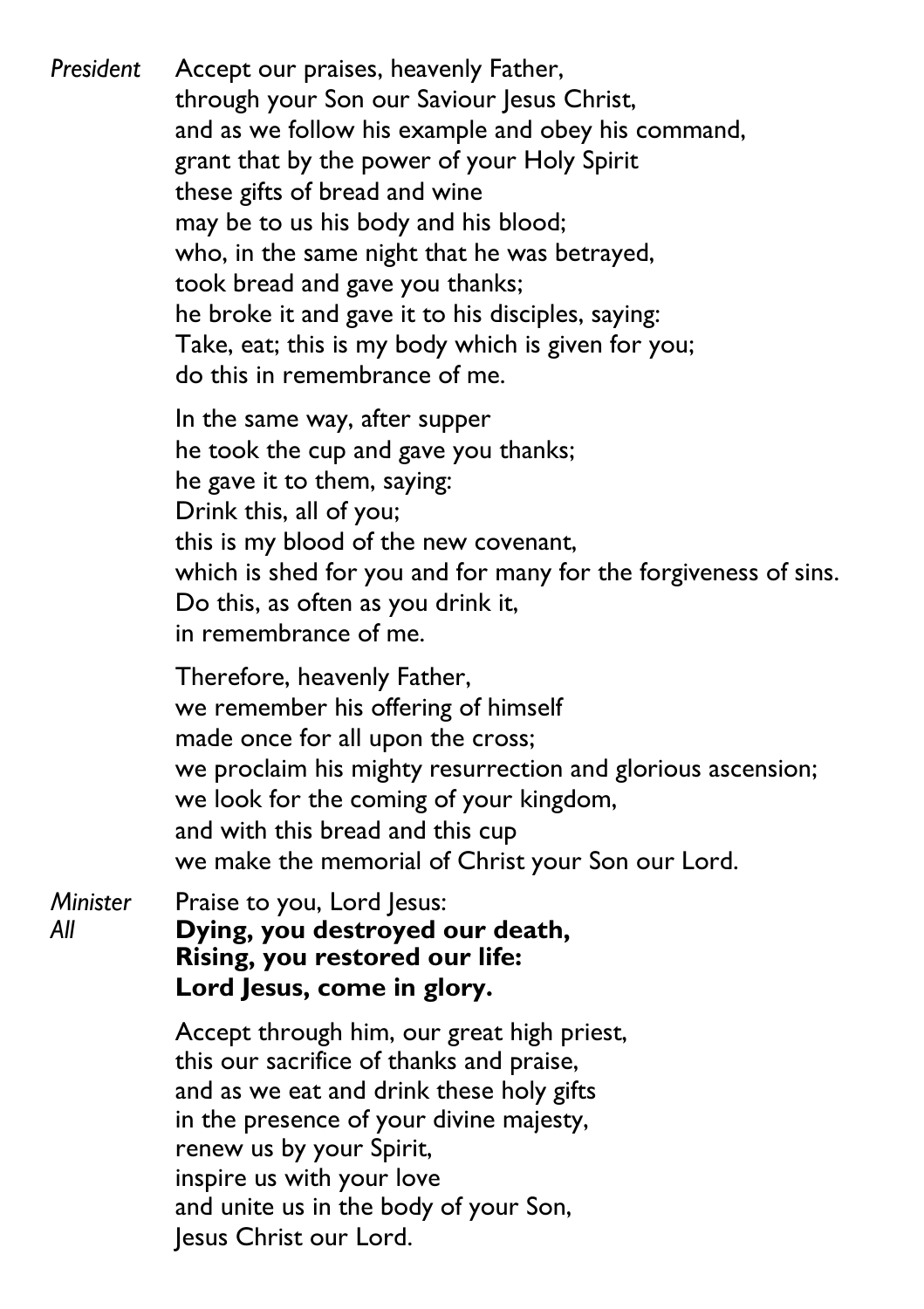Through him, and with him, and in him, in the unity of the Holy Spirit, with all who stand before you in earth and heaven, we worship you, Father almighty, in songs of everlasting praise: *All* **Blessing and honour and glory and power be yours for ever and ever. Amen.**

*Please sit or kneel. A short silence is kept*

# THE LORD'S PRAYER

*Minister* Let us pray with confidence as our Saviour has taught us:

*All* **Our Father, who art in heaven, hallowed be thy name; thy kingdom come; thy will be done; on earth as it is in heaven. Give us this day our daily bread. And forgive us our trespasses, as we forgive those who trespass against us. And lead us not into temptation; but deliver us from evil. For thine is the kingdom, the power and the glory, for ever and ever. Amen.**

#### THE BREAKING OF THE BREAD

We break this bread to share in the body of Christ. *All* **Though we are many, we are one body, because we all share in one bread.**

# THE GIVING OF COMMUNION

Jesus is the Lamb of God, who takes away the sin of the world. Blessed are those who are called to his supper. *All* **Lord, I am not worthy to receive you, but only say the word, and I shall be healed.**

*Communicant members of all Christian Churches are welcome to receive Communion at this service.*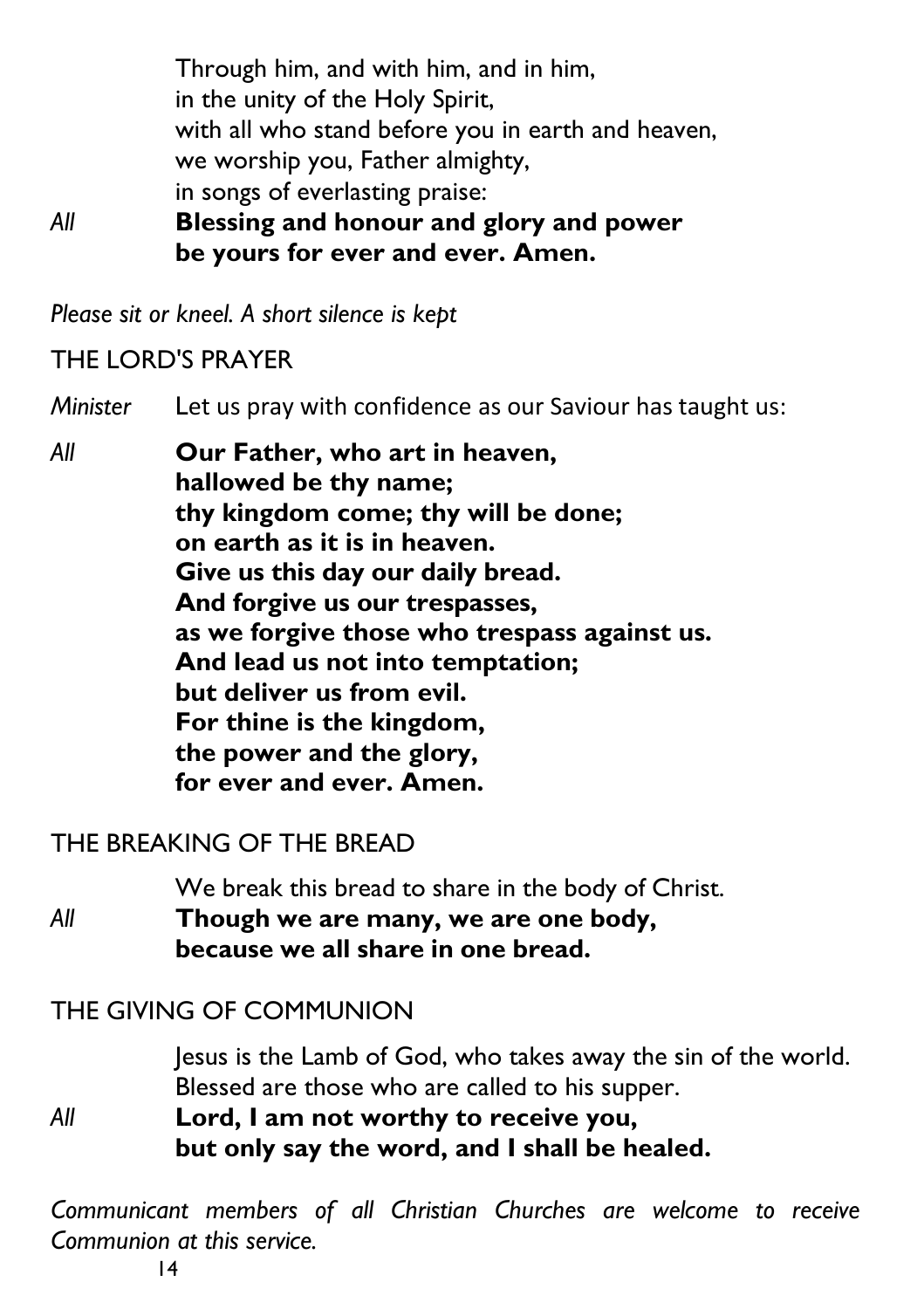*All may sing Agnus Dei, to the St Thomas Mass setting by David Thorne.*

**Lamb of God, you take away the sin of the world, have mercy on us. Lamb of God, you take away the sin of the world, have mercy on us. Lamb of God, you take away the sin of the world, grant us peace.**

*After Communion, please remain seated.*

#### POST-COMMUNION PRAYER

*President* Eternal Father, we thank you for nourishing us with these heavenly gifts: may our communion strengthen us in faith, build us up in hope, and make us grow in love; for the sake of Jesus Christ our Lord. **Amen**.

#### POST-COMMUNION HYMN

Firmly I believe and truly God is three and God is one; And I next acknowledge duly Manhood taken by the Son.

And I trust and hope most fully In that Manhood crucified; And each thought and deed unruly Do to death, as he has died.

Simply to his grave and wholly Light and life and strength below, And I love supremely, solely, Him the holy, him the strong.

And I hold in veneration, For the love of him alone, Holy Church as his creation, And her teachings as his own.